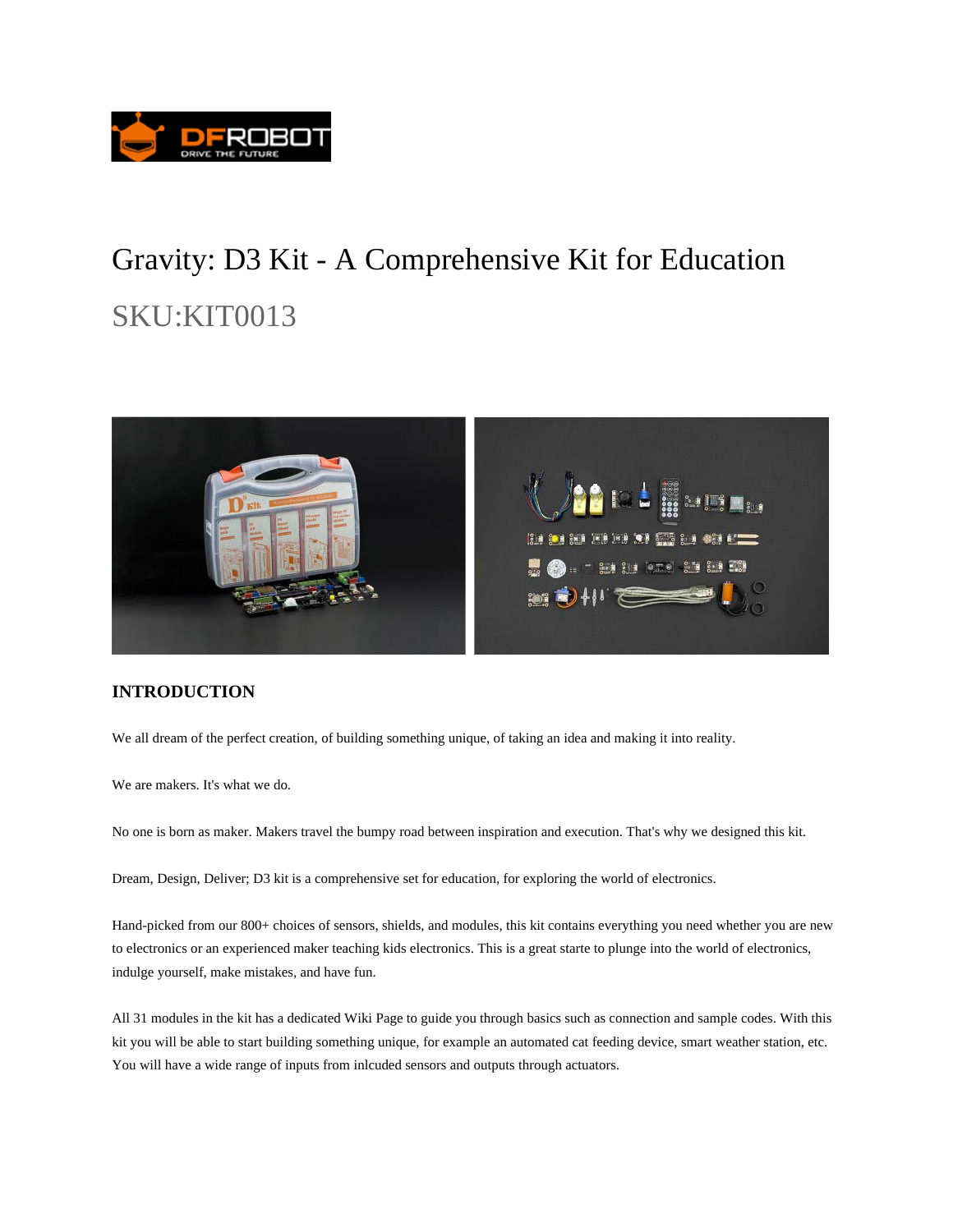#### **FEATURES**

- 31 common components, sensors and input/output choices
- Unlimited possibilities

#### **SPECIFICATION**

- DFRduino Mega 2560 (DFR0191) x1
- Mega IO Expansion Shield V2.3 (DFR0165) x1
- IIC LCD1602(Arduino Compatible) (DFR0063) x1
- Relay Module V2 (DFR0017) x1
- LM35 Analog Linear Temperature Sensor (DFR0023) x1
- Analog Ambient Light Sensor (DFR0026) x1
- Digital Vibration Sensor (DFR0027) x1
- Digital Tilt Sensor (DFR0028) x1
- Digital Push Button (DFR0029) x1
- Capacitive Touch Sensor (DFR0030) x1
- Digital piranha LED light module-White(DFR0031-W) x1
- Digital piranha LED light module-RED(DFR0031-R) x1
- Digital piranha LED light module-BLUE(DFR0031-B) x1
- Digital Buzzer Module (DFR0032) x1
- Digital magnetic sensor (DFR0033) x1
- Analog Sound Sensor (DFR0034) x1
- Analog Rotation Sensor V2(DFR0058) x1
- Joystick Module (DFR0061) x1
- Flame sensor (DFR0076) x1
- DIGITAL IR Transmitter Module(Arduino Compatible) (DFR0095) x1
- Light Disc with 7 SMD RGB LED(DFR0106) x1
- IR Kit For Arduino(DFR0107) x1
- DFRduino Ethernet Shield (Support Mega and Micro SD)(DFR0125) x1
- Triple Axis Accelerometer MMA7361 (DFR0143) x1
- URM37 V3.2 Ultrasonic Sensor(SEN0001) x1
- Digital Infrared motion sensor (SEN0018) x1
- Adjustable Infrared Sensor Switch(SEN0019) x1
- Analog Gas Sensor(MQ5)(SEN0130) x1
- 9g micro servo (1.6kg)(SER0006) x1
- Micro DC Geared Motor with Back Shaft(FIT0016) x2
- USB Cable A-B for Arduino(FIT0056) x1
- 2A Motor Shield For Arduino (DRI0009) x1
- Water Sensor (SEN0121) x1
- Soil Moisture Sensor (SEN0114) x1
- LSM303 Breakout Board (SEN0079) x1